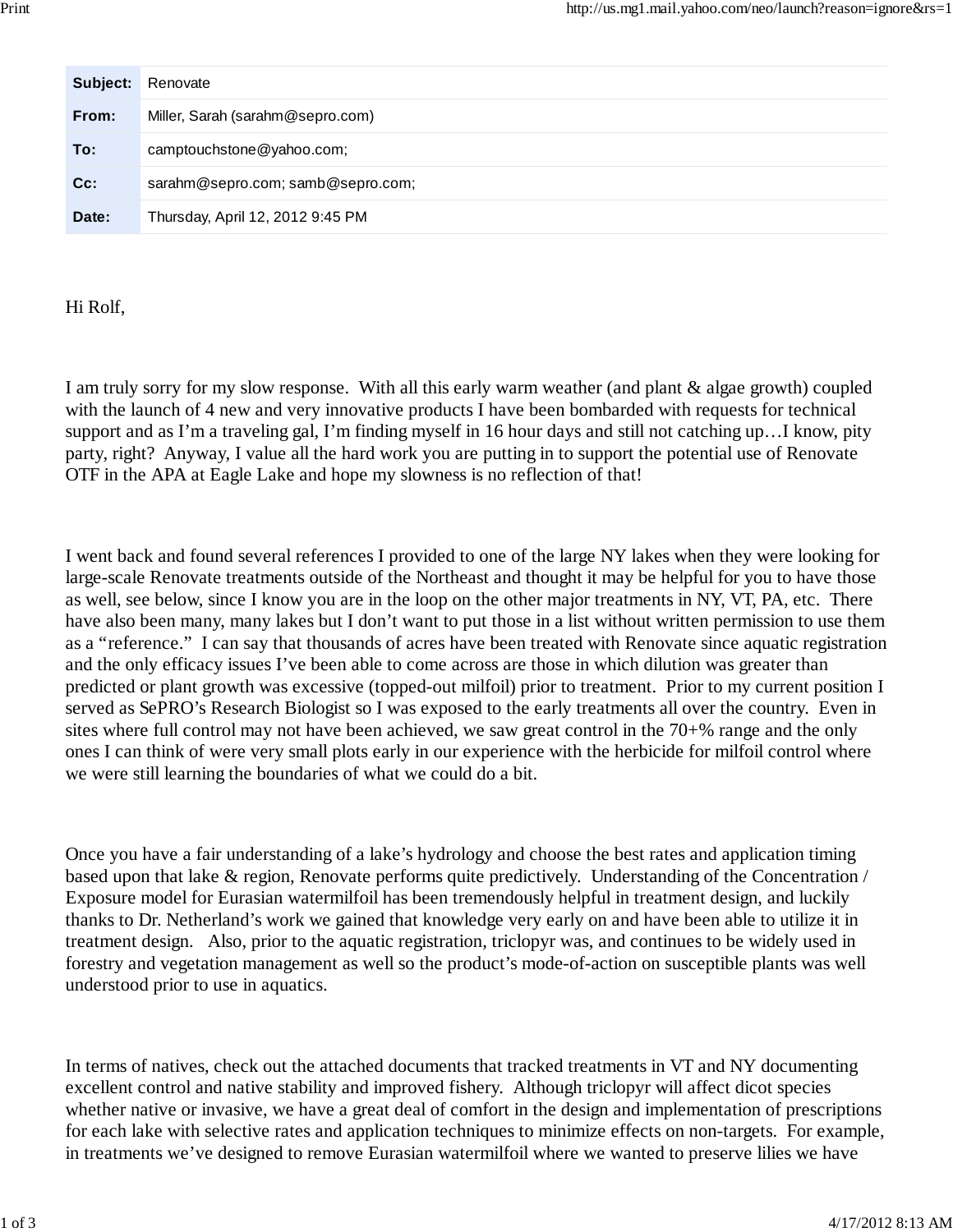typically seen a little bit of lily thinning at the bed edges during the treatment if the two species are in a mixed community and quick recovery of lilies post-treatment after the milfoil has been removed.

In other instances where the desire has been to remove water lilies, we have successfully designed programs utilizing higher rates and direct pellet application to beds to control those. So should you run into an issue with the political figures you plan to meet with where there is mention of Renovate being used to control water lilies, watershield, primrose, parrotsfeather, etc, know that those programs utilize different rates and techniques. Another example, there was also concern early on that *megalondonta beckii* would not survive Renovate treatments and we conducted much internal and field research on the species. We have since treated lakes with mixed beds of EWM and *m. beckii* and provided selective control of the milfoil which has been documented.

The selective control of EWM is well documented, but I'm not sure if all of those reports are public information. I have meetings with several of the companies that have generated reports next week and can ask if they would be willing to share those (or if they, in fact, are already public). Unfortunately (I think?) other than California, no other states compare to the regulatory requirements of the NE states like NY & VT so other treatments in the US have not been tracked at the highly analytical level of those in our region. However, all the tracked treatments in the NE continue to show very impressive milfoil control and native protection. I personally cover NC to ME and as far West as PA. I have had no report of "failed treatments" in my region in the 4 years I've been working on Renovate OTF treatments.

I do have a half day in the office Monday before heading up to MA next week so if you think of anything I missed that I can provide let me know and I'll do my best to get it to you right away. Keep me posted on your progress and I would love to get out on the lake with you this year, treatment or not, and take a look. I've also cc'd the head of our Aquatics Department in case he is aware of any new case studies or papers in other regions showing selective control of EWM and protection of natives using Renovate.

Renovate Large-Lake references:

Flint Lake and Long Lake

Bob Miniarich

Valparaiso Lakes Area Conservancy District

1805 Burlington Beach Road

Valparaiso, IN 46383

r.minarich@vlacd.org

219‐464‐3770